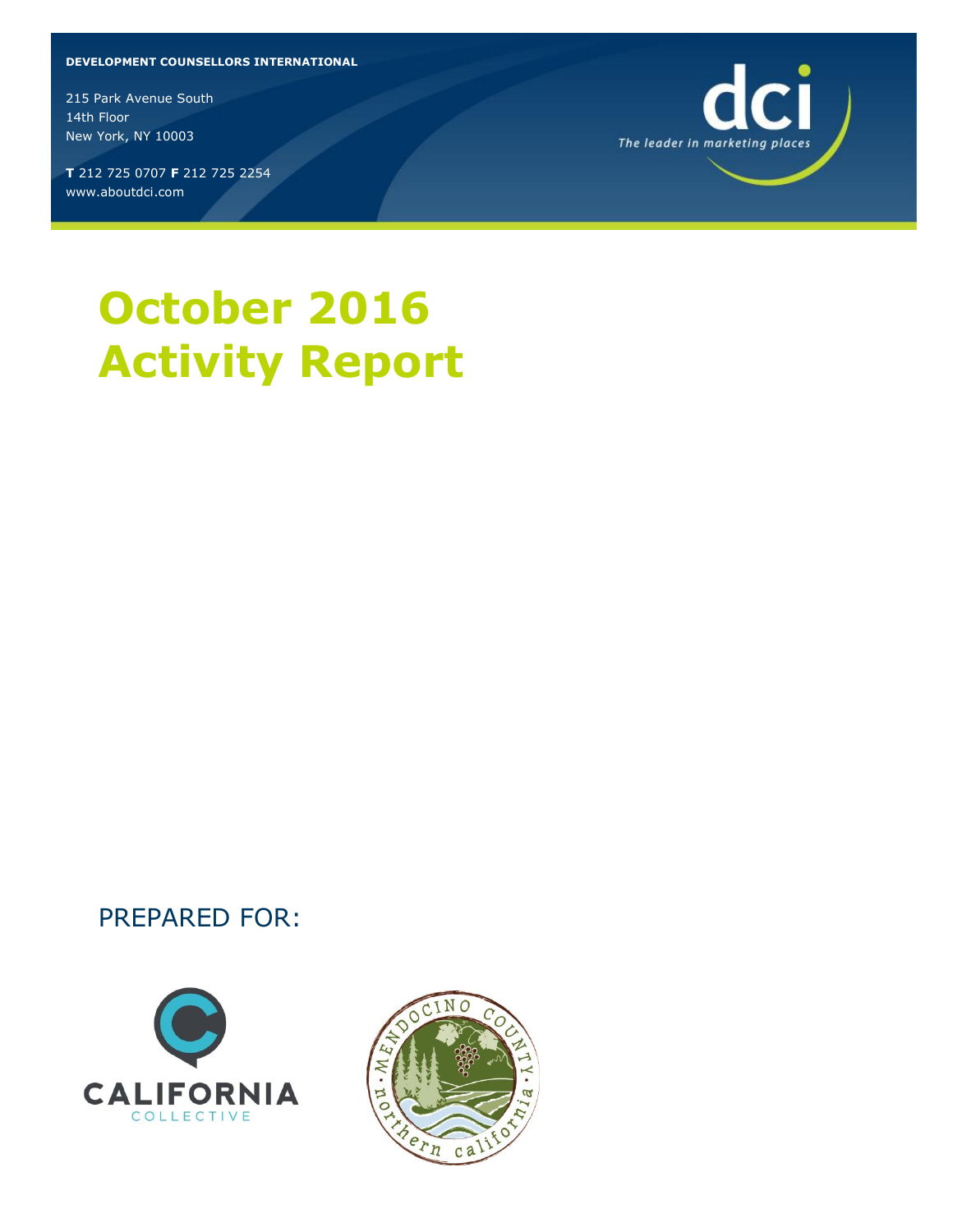## **Earned Media Campaign Results**

(July 1, 2016 to June 30, 2017)

|                                                        | <b>2016-17 To Date</b> |
|--------------------------------------------------------|------------------------|
| Return on Investment**<br>To Date Ad Equiv/(\$6,098x4) | <b>To Come</b>         |
| <b>Circulation/Impressions</b>                         | 21,690                 |
| <b>Advertising Equivalency*</b>                        | \$201                  |

*\* Advertising equivalency refers to the cost of an ad of the same size within the given publication or of the same length as a news segment within a TV or radio program – no multipliers are applied to these calculations.*

*\*\* Total advertising equivalency divided by dollar investment in DCI's agency representation fee to date.*

# **US Media Insights**

- **AMERICAN WAY:** Adam Pitluk has stepped down as editor-in-chief of American Way, the in-flight magazine for American Airlines. The publication has relocated from its longtime home in Dallas, TX to Miami, FL.
- **CRAFT BEER BOOM:** For DMOs with a beer story, in honor of fall craft beer season, Cision has ranked the biggest beer magazines, by circulation, with ties broken using Facebook 'likes.' The results are as follows: Draft Magazine (167,571); Drink me (90,000); Ale street news (80,000); Beer advocate (65,000); Cheers (65,000); Brew Your Own (60,000); The Beer Connoisseur (55,000); Modern Drunkard Magazine (55,000); The Celebrator Beer News (55,000); Great Lakes Brewing News (55,000).
- **THE DAILY MEAL:** Chelsea Davis, Restaurant Editor/ City Guide Manager at The Daily Meal, has left the publication to start a career as a freelance writer focusing on food, drink and travel. She will be freelancing for various publications, including Thrillist.com and Travel Weekly.

# **Canada Media Insights**

- **MEDIA TECHNOLOGY MONITOR (MTM):** A new study by the Media Technology Monitor (MTM) revealed that Canadians are still watching plenty of TV. In fact, 96% of respondents to its survey report watching television on a regular basis, albeit on different platforms. Despite the growing ubiquity of such apps and services for watching television, the majority of Canadians still discover new content through more "traditional" means — 59% report getting their new content through recommendations from friends, while 20% say they get recommendations from "smart" features on apps and sites.
- **POSTMEDIA NETWORK:** Owing to a \$99.4 million Q4 loss, Postmedia Network is reducing staff again and closing the 24 Hours Vancouver.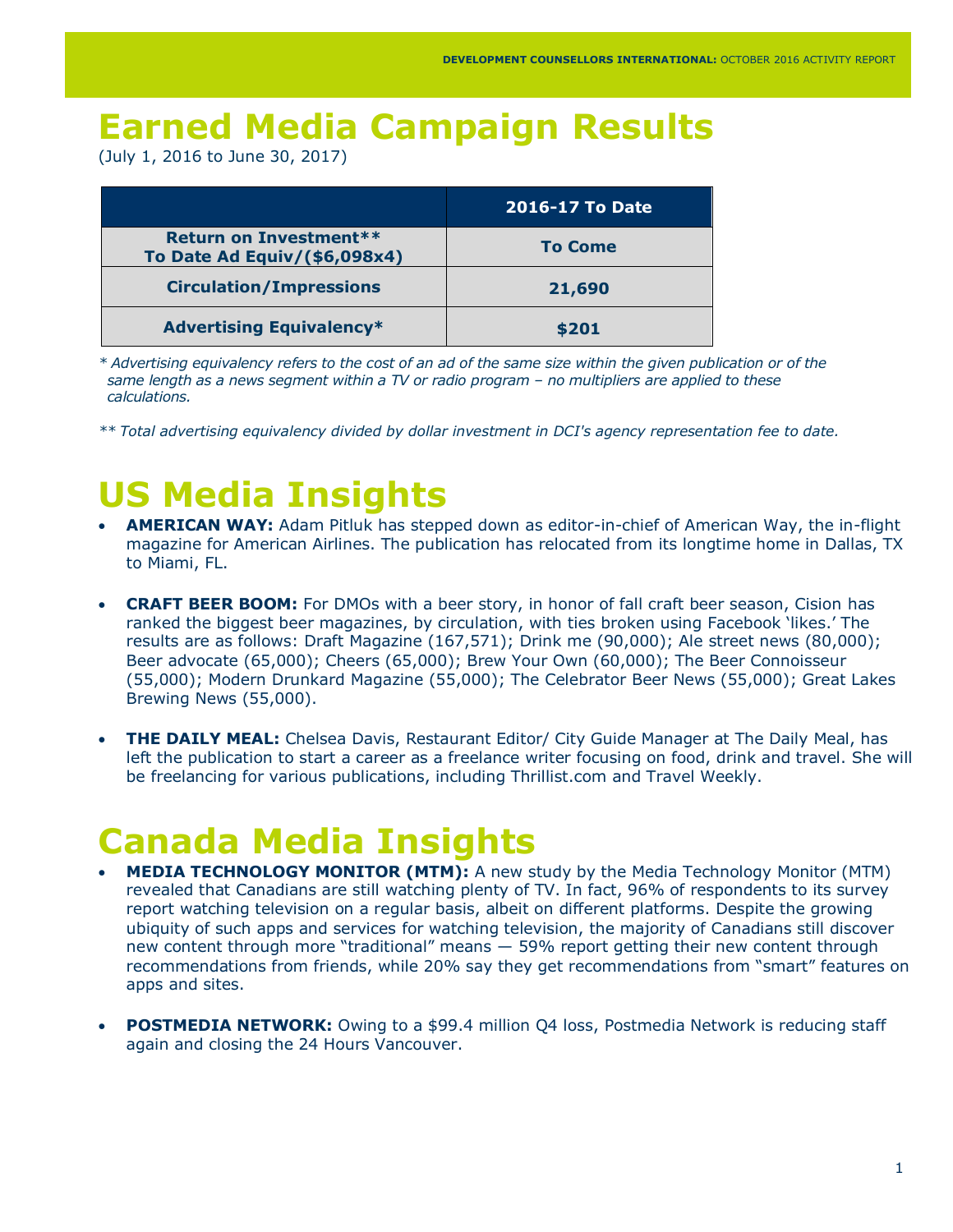### **News Bureau**

| <b>Proposed:</b> | <b>Develop Most Wanted Media List</b> |
|------------------|---------------------------------------|
| <b>Progress:</b> | <b>Complete</b>                       |
| <b>Proposed:</b> | <b>Develop Key Messages</b>           |

**Progress: Complete**

**Proposed: Monthly Reactive Lead Pitching Progress: 5 Inquiries in October; 26 Inquiries to Date** 

- **FAMILY VACATION CRITIC:** Judy Koutsky, Ten Best Family Travel Bets for 2017
- **GQ AUSTRALIA:** Chaney Kwak, Where to Eat, Play and Stay in Mendocino County
- **TASTEMADE:** Katy Chen, Potential On-Location Opportunity
- **TODAY SHOW:** Sarah Spagnolo, Holiday Travel Deals
- **TORONTO STAR:** Alex Wooley, Mendocino Tourism Offerings for Canadian Travelers

## **Ongoing Reactive Leads**

- **BEAUTYNEWSNYC.COM:** Candice Sabatini, Press Trip Opportunities
- **EPOCH TIMES:** Channaly Phillip, Fall Foodie Festivals (Mushroom, Wine and Beer Festival)
- **FAMILY FUN:** Judy Koutsky, Freelance Journalist, Christmas Travel Story
- **HEMISPHERES:** Nicholas Derenzo, Destination Updates, Interested in Press Trips
- **NANCY BROWN:** AFAR, Diablo, 7x7, Alaska Airlines Magazine, Press Trip Opportunities
- **MARIA LENHART:** Meetings Focus, One+, Travel Market Report, Via, Fall/Winter Story Ideas
- **NORMA MEYER:** Southern California Newspaper Group, Creators News Service, Marin Magazine, Mendocino County Tourism Updates
- **K. PEARSON BROWN:** Huffington Post, LA Parent, Ventura Blvd. Magazine, Fall/Winter Story Ideas
- **JULIANA SHALLCROSS:** Conde Nast Traveler, National Geographic Traveler, Mendocino County Tourism Updates
- **NIKKI VARGAS:** The Culture Trip, Pin the Map, Mendocino County Travel Offerings
- **AJ WILLIAMS:** Forever Young, QuickTripTo.com, Mendocino County Tourism Updates

## **Research**

**Proposed: 1 Media Perception Study Progress: Complete**

**Proposed: 1 Website Audit Analysis Progress: Complete**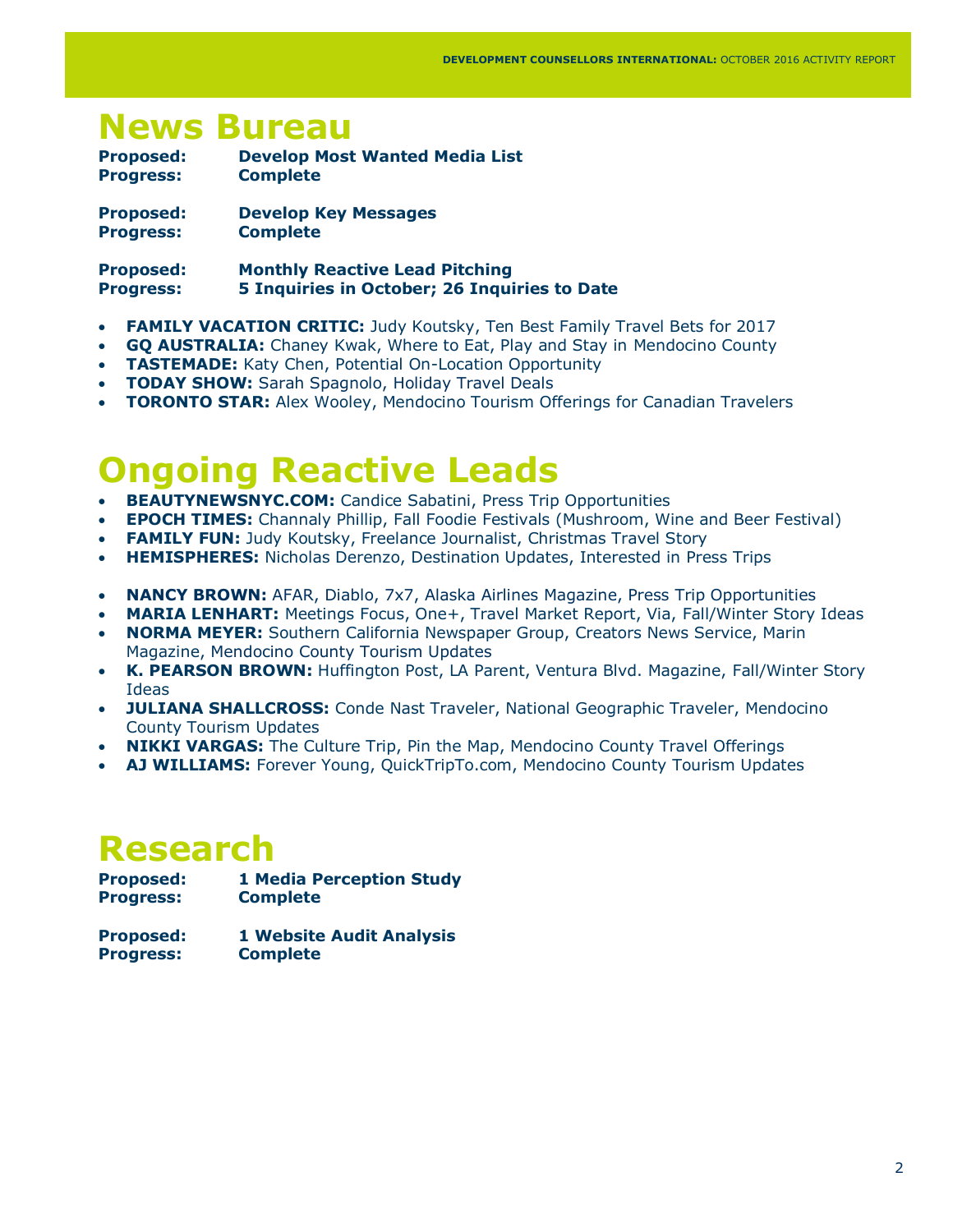## **Development**

#### **Proposed: 2-3 DCI All-Client Publicity Initiatives**

**Progress: 1 Complete** (DCI All-Client Fall/Winter Story Ideas)**, 1 In Progress** (SATW Annual Convention)**, 1 To Come** 

 Pitched Mendocino County story ideas to members of the Society of American Travel Writers during SATW Annual Convention in Wenzhou, China, in late October; conducting targeted follow-up in early November.

| <b>Proposed:</b> | <b>Distribute 3 Proactive Pitches</b>        |  |
|------------------|----------------------------------------------|--|
| <b>Progress:</b> | <b>To Come</b>                               |  |
| <b>Dueneerdi</b> | Distribute A Quarterly Neuralattare (Hat Cha |  |

**Proposed: Distribute 4 Quarterly Newsletters/Hot Sheets Progress: 1 In Progress, 3 To Come** 

 Distributed hot sheet showcasing Mendocino County news and story ideas; following up to secure coverage and/or media visits.

# **Individual Visits**

### **Proposed: 8 Individual Media/Digital Influencer Visits Progress: In Progress**

- **CALIFORNIA THROUGH MY LENS:** Josh McNair, photographer and digital influencer Interested in outdoor focused visit to Mendocino County for late 2016/early 2017; pending client feedback for visit in November/December in collaboration with Visit Oakland.
- **WINE ENTHUSIAST:** Charlene Peters Secured interest for press visit to Mendocino County in November 2016 to explore wine offerings, the renovated property at Point Arena Lighthouse and Glass Beach; journalist was unable to secure interest from her editors.
- **KAREN ASP:** Delta Sky, Family Circle, SELF, Shape Secured interest for press trip to Mendocino County; pending journalist feedback regarding availability for early 2017 and expected editorial coverage to result.
- **JANET FORMAN:** National Geographic Traveler, Premier Traveler, Wine Enthusiast, Globe and Mail – Secured interest for press trip to Mendocino County in April 2017, to discuss logistics in late January.
- **WAHEEDA HARRIS:** National Post, Best Health, The Globe and Mail, VIA Rail Destinations, Elle Canada – The journalist is unable to secure an assignment for travel in late 2016 but interested in opportunities for early 2017.
- **JENN SMITH NELSON:** Toronto Star, Westworld, Chatelaine, Parents Canada, National Post – Secured interest for press visit to Mendocino County focused on outdoors/wellness; as journalist isn't available in late 2016, following up to confirm alternate timing in early 2017.
- **AJ WILLIAMS:** Forever Young, QuickTripTo.com, Interested in visit to Point Arena Lighthouse, following up to confirm coverage and dates.
- **STAN WU:** Dallas Morning News, Boston Globe, Provided background on hotel updates in Mendocino County and confirming availability for press visit to the region during December/January.